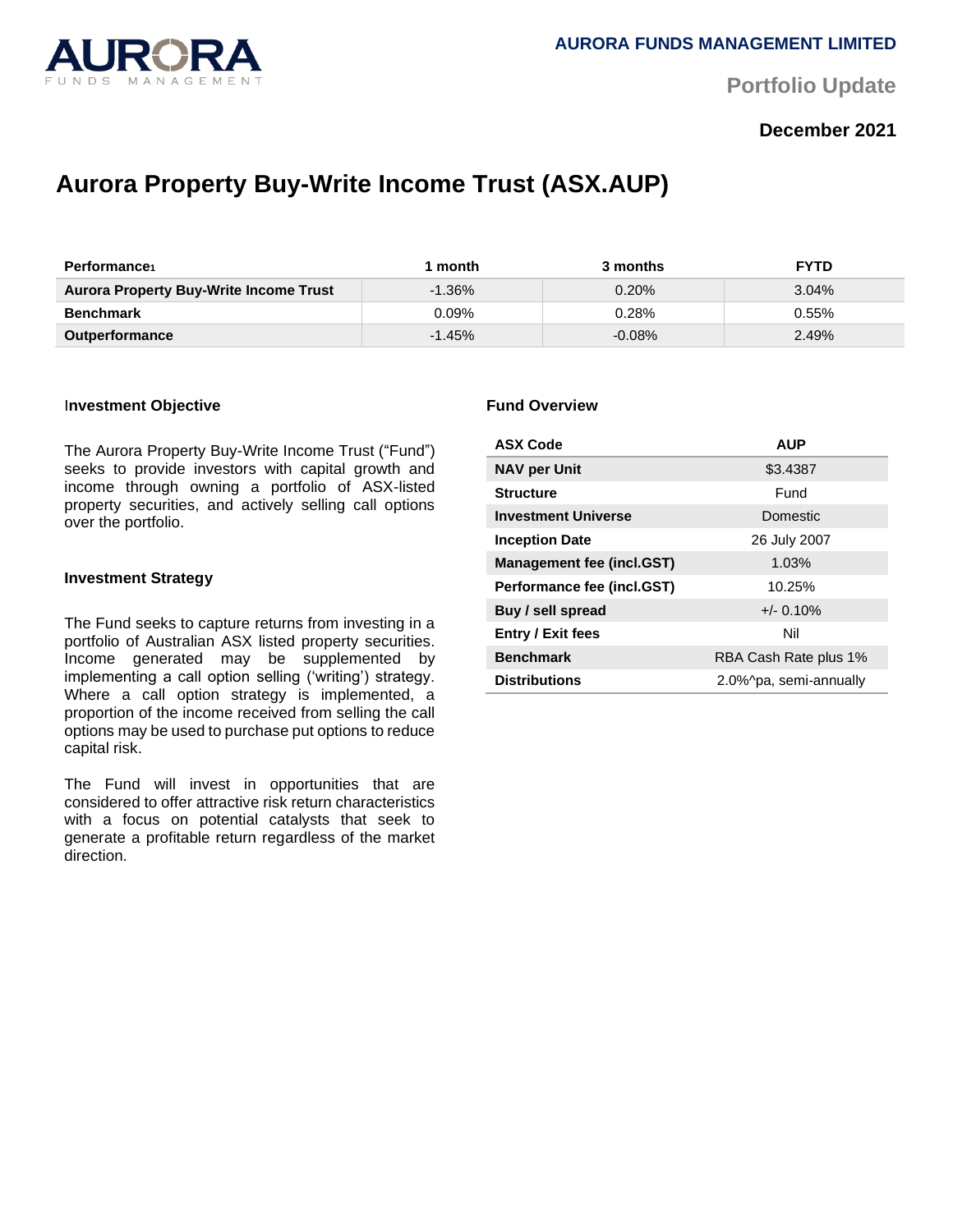

**Portfolio Update** 

**December 2021**

### **Fund Update**

AUP requested a voluntary suspension on April 2<sup>nd</sup> due to reasons outlined below. Aurora is currently working with the ASX to have AUP's suspension lifted a soon as possible.

The Fund provides the following information pursuant to ASX Listing Rule 17.2:

- The request for Voluntary Suspension relates to the effects of the COVID-19 pandemic on AUP, including the Disclaimer of Auditor's Opinion in the Annual Report for RNY Property Trust (ASX: RNY) and the ASX's investigation on that matter;
- As stated in AUP's financial statements for the half year ended 31 December 2019, the Fund owns 67.15% of the units in RNY and has extended subordinated debt to US entities in the RNY group;
- It is expected that the Voluntary Suspension will be ended once the ASX has concluded its investigations, as mentioned above; and
- Aurora is not aware of any reason why the Voluntary Suspension should not be granted.

#### **RNY Property Trust**

Aurora Funds Management Limited (Aurora), in its capacity as the responsible entity of the Aurora Property Buy Write Income Trust, Aurora Fortitude Absolute Return Fund, Aurora Global Income Trust and the Aurora Dividend Income Trust (Fund(s)), provides the following update in relation to the RNY Property Trust (RNY).

RNY has been suspended from trading on the Australian Securities Exchange (ASX) since 1 April 2019, due to delays experienced in finalising its audited financial statements for the year ended 31 December 2018 and half year ended 30 June 2019, followed by the Audit Disclaimer Opinion issued in relation to the year ended 31 December 2019. Aurora understands that RNY is due to release its Audit Reviewed financial statements for the half year ended 30 June 2020. In the event a clear audit review statement is issued, Aurora understands that RNY will then be in a position to apply for recommencement of trading on the ASX.

On 23 September 2019, RNY announced it had completed an independent valuation of its 5 commercial office properties in the New York tri-state area, resulting in a 16% uplift on previous valuations and a material uplift in RNY's Net Tangible Asset (NTA) backing. Given RNY's suspension from trading on the ASX, there was no actively traded market available for Aurora to determine the market value for RNY's securities. As such, the independent valuation obtained by RNY was considered the most appropriate basis on which to determine the carrying value of RNY, with Aurora's direct investments being carried at a small discount to RNY's improved NTA.

On 29 June 2020, Keybridge Capital Limited (Keybridge) announced its intention to make an off-market all scrip takeover bid for RNY at an implied offer price of \$0.011 per RNY unit1 (Keybridge Offer), with its Bidder's Statement being dispatched on 28 August 2020. On 28 September 2020, Keybridge issued a substantial holder notice stating it had acquired a relevant interest of 1.01% in RNY (from parties other than Aurora) through acceptances into the Keybridge Offer. Aurora has also elected to accept a portion of its Funds holdings into the Keybridge Offer. Consistent with its previous "truth in takeovers" statement, Aurora has limited its acceptances into the Keybridge Offer at 41,450,000 RNY units.

As a consequence of the acceptances into the Keybridge Offer, the implied offer price of \$0.011 per RNY unit is now the most readily observable price for RNY securities. As such, this has resulted in the carrying value of Aurora's direct investments in RNY being reduced from \$0.044 to \$0.011 per RNY unit, across its various Funds.

On 20 January 2021, Huntley Management Limited (Huntley), as responsible entity of RNY, announced that unitholders had passed a resolution to remove RNY from the Official List of the ASX. As a consequence of RNY's voting results, RNY was removed from the Official List of the ASX on 25 January 2021.